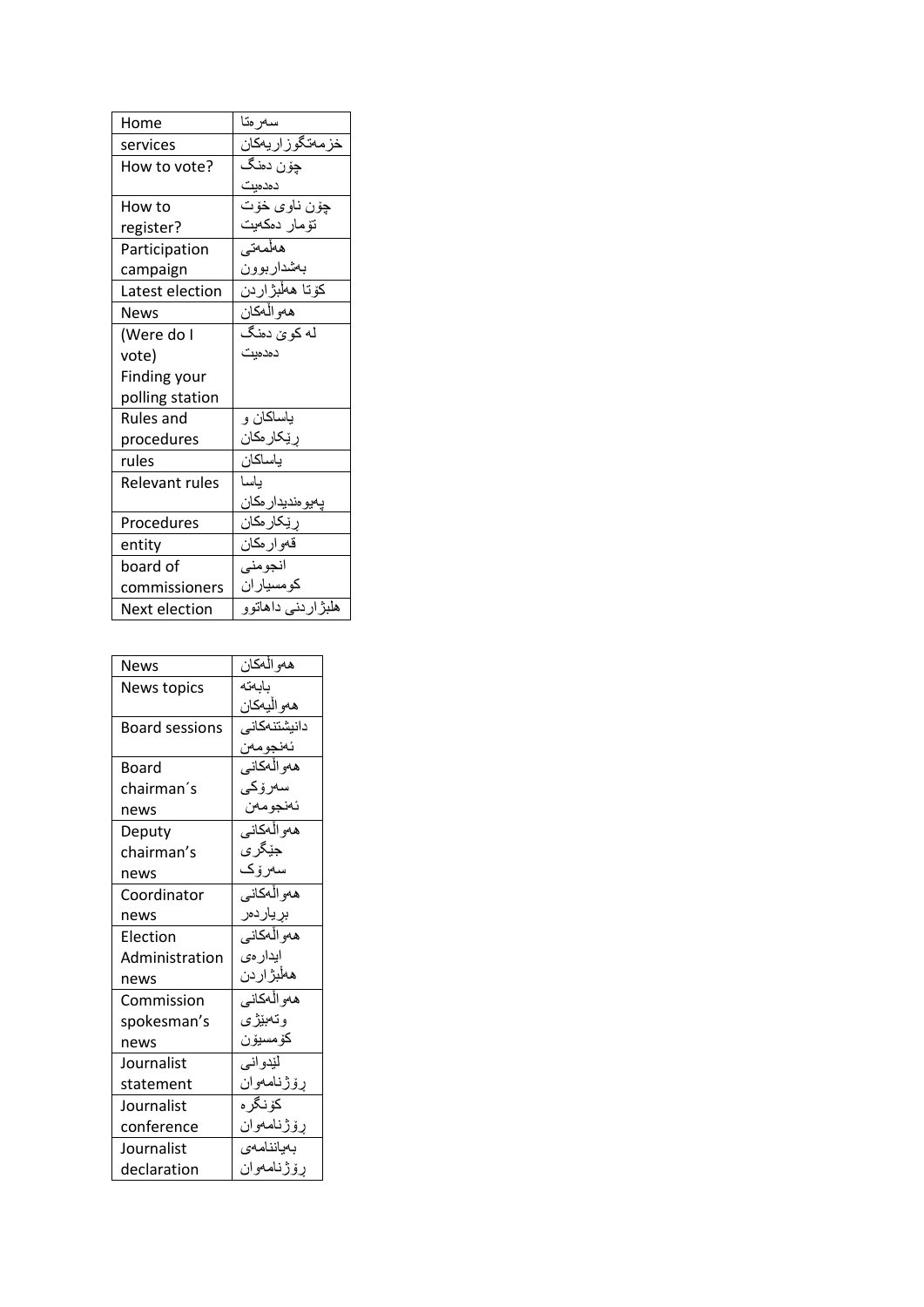| Erbil   | هويير |
|---------|-------|
| Slemani |       |
| Duhok   | دھو ک |
| Halabja |       |
|         |       |

| Election    | خولهكاني     |
|-------------|--------------|
| cycles      | هطْبژ ار دن  |
| First cycle | خولی پەكەم   |
| Second      | خولي دوومم   |
| cycle       |              |
| Third       | خولي سێيەم   |
| cycle       |              |
| Fourth      | خولی چوار مم |
| cycle       |              |
| Fifth cycle | خو لے پێِن   |

| Election   |            |
|------------|------------|
| result     | هطبژ ار دن |
| parliament |            |
| presidency |            |

| Governorates | بار ێز گاکان               |
|--------------|----------------------------|
| Governorates | خو لہے                     |
| first cycle  | بەكەمى                     |
|              | يار ێز گاکان               |
| Erbil        | خو لے                      |
| governorate  | دووهمى                     |
| second cycle | يار <u>ێ</u> ز گا <i>ی</i> |
|              | هەو لَيْر                  |
| Slemani      | خولى                       |
| governorate  | دو و همی                   |
| second cycle | بار ێز گا <i>ی</i>         |
|              | سلێماني                    |
| Duhok        | خو لے                      |
| governorate  | دو و همے ِ                 |
| second cycle | بار ێز گا <i>ی</i>         |
|              | دهوك                       |
| Halabja      | خولى                       |
| governorate  | دووهمى                     |
| second cycle | يار <u>نز</u> گا <i>ی</i>  |
|              |                            |

| Districts        | قه<br>ېز او |
|------------------|-------------|
| and              | ناحيهكان    |
| sub-             |             |
| districts        |             |
| <b>Districts</b> | خولى        |
| first            |             |
| ce<br>С١         | قەز اكان    |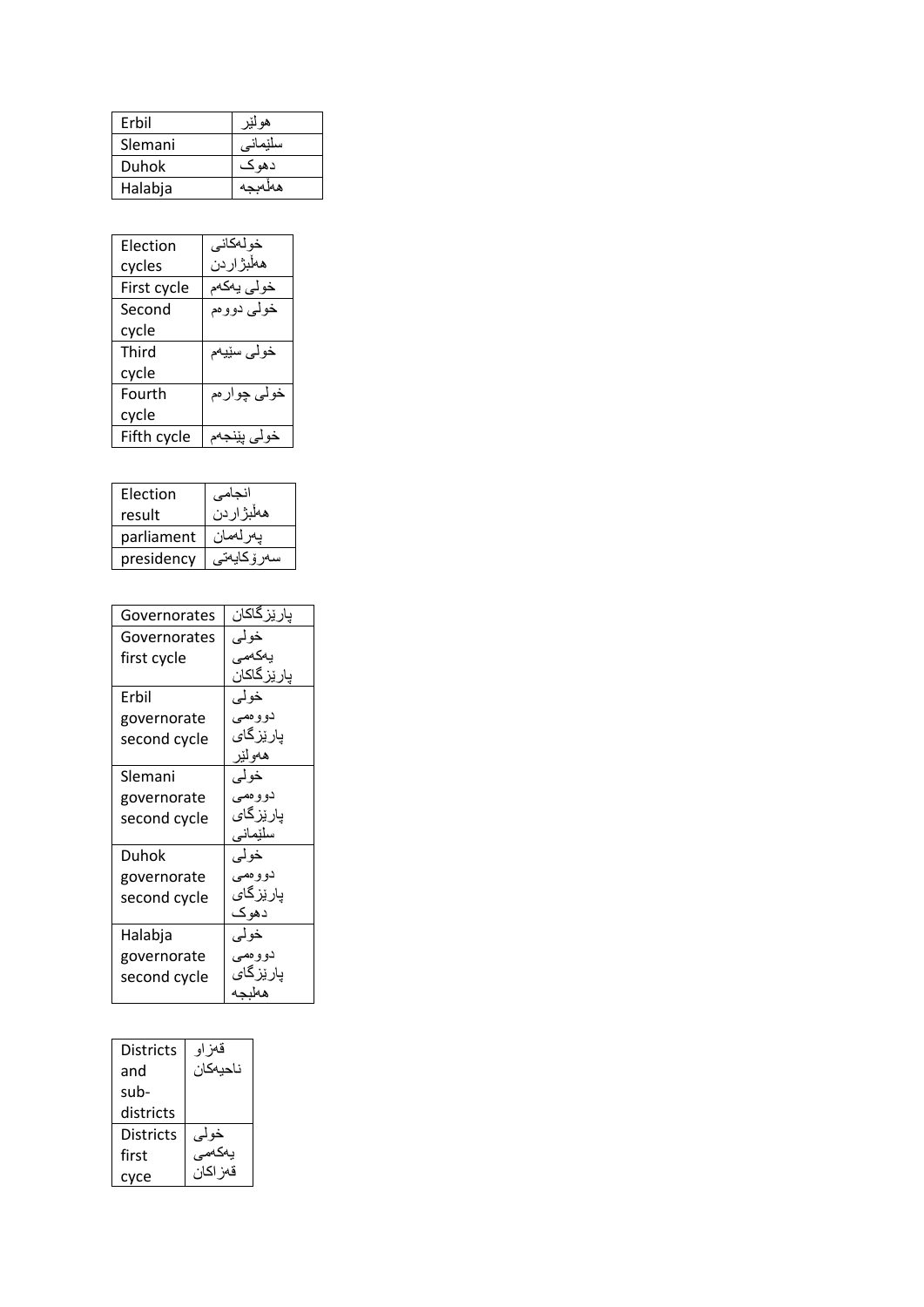| Sub-      | خولی     |
|-----------|----------|
| districts | ىەكەمى   |
| first     | ناحيهكان |
| cycle     |          |

| Survey       | اپر سیهکان |
|--------------|------------|
| Constitution | خو لے ِ    |
| survey 's    | بەكەمى     |
| first cycle  | رایرسی     |
|              | دمسته      |
| Other        | خو لي      |
| survey 's    | بەكەمے،    |
| first cycle  | رايرسيه    |
|              |            |

| voters      | دمنگدمر ان          |
|-------------|---------------------|
| Kurdistan   | بەر لەمانى          |
| parliament  | كور دستان           |
| Voting      | مەر جەكانى          |
| stipultions | دمنگدان             |
| Who has     | کێ بۆ <i>ی</i> ھەيە |
| the right   | دمنگ بدات           |
| to vote?    |                     |
| How to      | چۆن ناوي            |
| register?   | خۆم تۆمار           |
|             | ىكەم                |
| How to      | چۆن ناوي            |
| find your   | خۆ م                |
| name?       | بدۆ ز مەو ە         |

| Special      | دەنگدەر انى         |
|--------------|---------------------|
| voters       | تايبەت              |
| registration | تۆمار كردن <i>ى</i> |
|              | ناه                 |
| Voting       | شوێني               |
| station      | دمنگدان             |
|              | دلنيابوون له        |
| Checking     | ناو مکەت            |
| vour name    |                     |

| Abroad | دەر مو ەي |  |
|--------|-----------|--|
|--------|-----------|--|